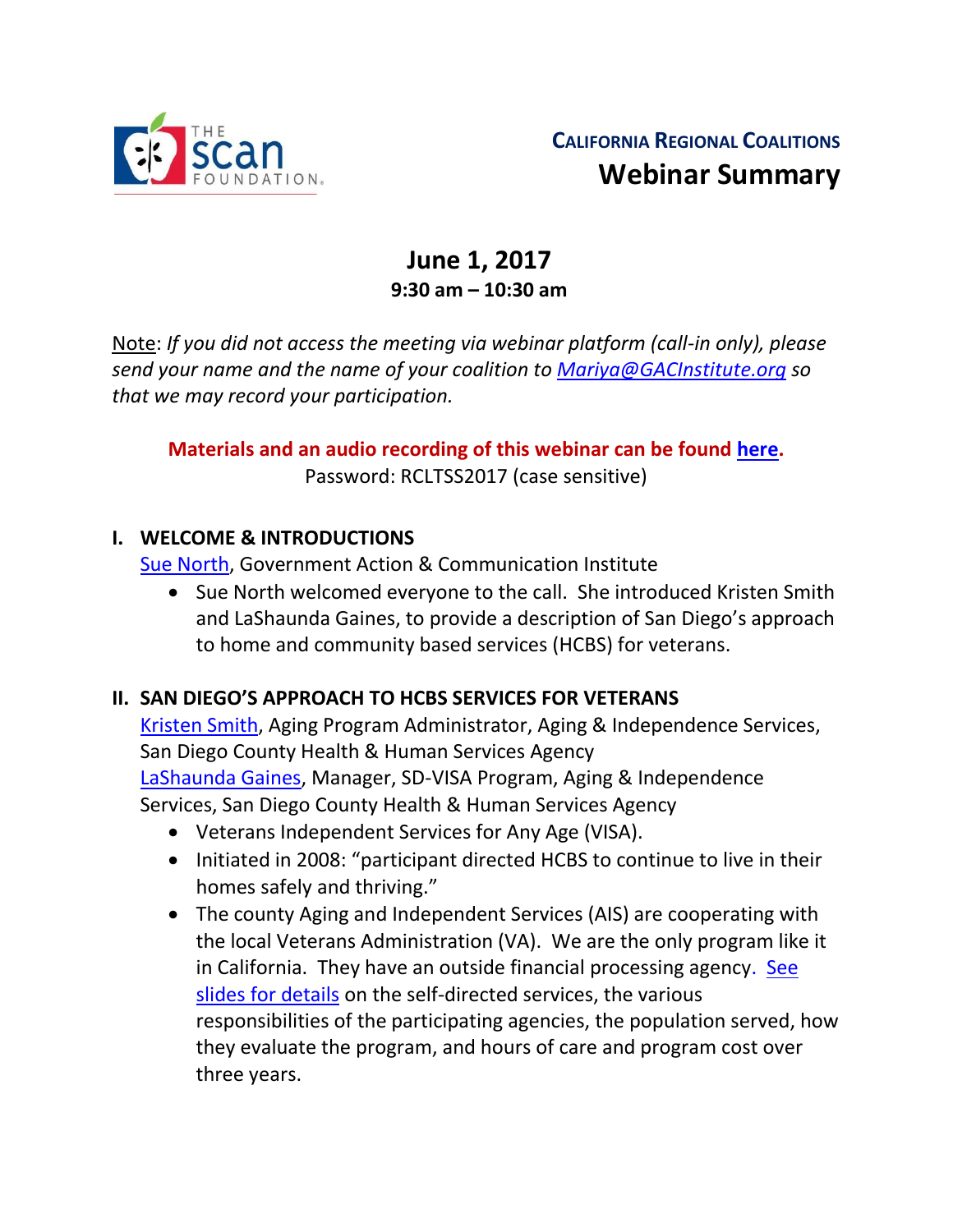• The program estimates \$2.6 million in savings over three years, in a decrease of acute admissions, decrease in ER visits, and delay of SNF placement.

#### **Q&A Discussion**

- Veterans with dementia include those with advanced dementia. Some self-direct; in other situations, the children and spouse come together and direct the care.
- The program sounds like the NF/AH waiver. It may be a model that others can use.

#### **III. UPDATE ON THE STATE BUDGET PROCESS**

[Sue North,](mailto:snorthca@gmail.com) Government Action & Communication Institute

- Budget Conference Committee agenda is set. A number of items address LTSS.
- DHCS:
	- o Upkeep allowance to move out of a SNF: there's money for a two-year pilot in Assembly budget.
	- o MLTSS: \$30 million more in Assembly version to increase. eligibility to 138 percent of federal poverty.
	- o Medical Meals Pilot: Senate added \$2 million for a pilot people with complicated medical needs. We will look for more detail.
	- o PACE: Assembly adopted language to assist assessment for those who want to enroll in PACE.
	- o Using Tobacco Tax Revenue: Senate wants to spend \$350 million on rate increases; Assembly wants to commit \$1 billion on rate increases.
	- o Suicide prevention: Assembly sets up a hotline and a strategic plan.
	- o Senior Legislature: bridge funding in the Assembly budget.
	- o Three independent living centers: will get a budget boost in the Assembly budget
- DSS:
	- o COLA for SSI/SSP in one budget.
	- o Home Safe: \$10 million funds in Assembly social work support for persons who are homeless.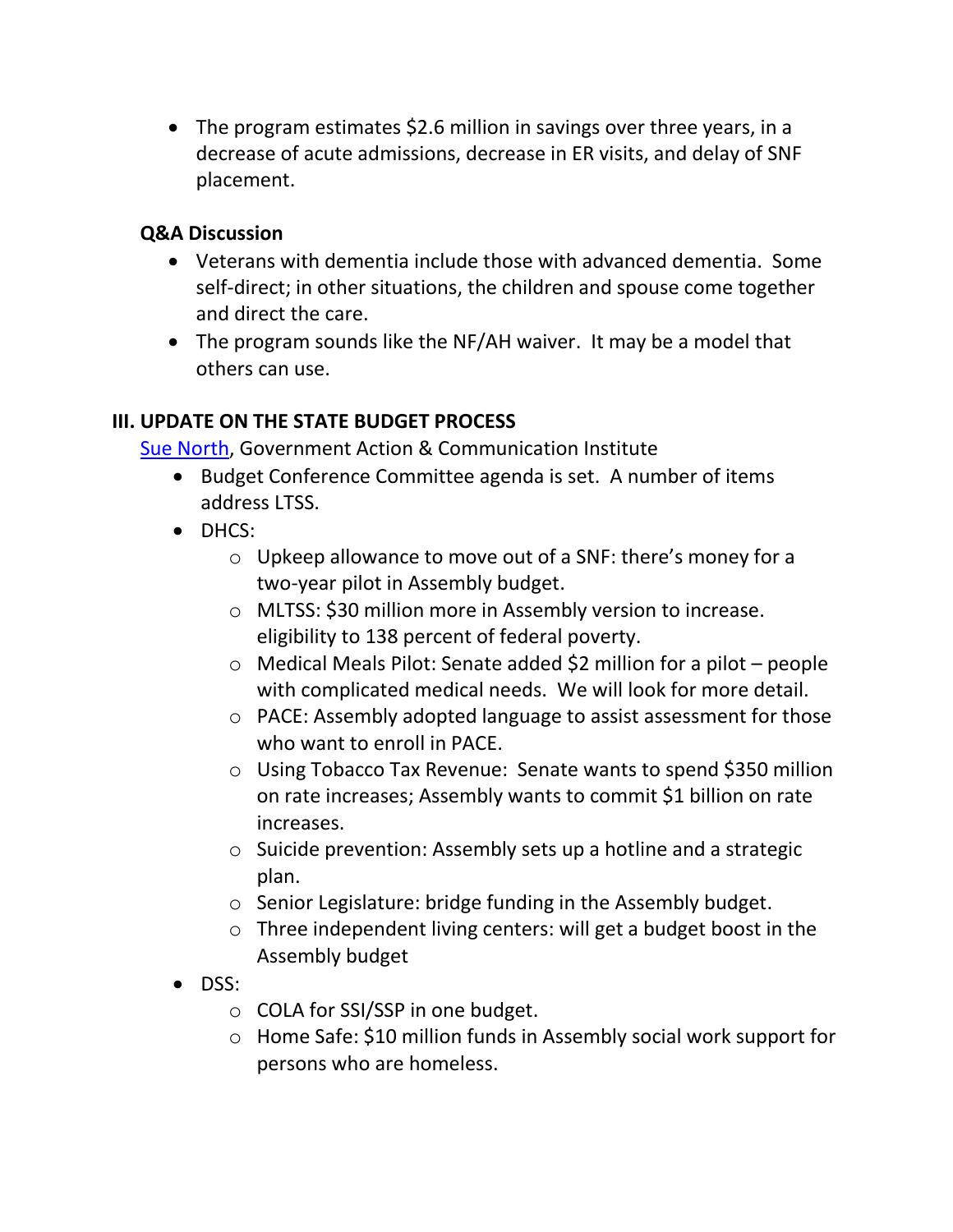### **IV.UPDATES FROM REGIONAL COALITIONS**

[Don Fischer,](mailto:dfmediator@inreach.com) Central Valley LTSS Coalition

- Building the size and strength of the coalition, primarily through a monthly roundtable.
- Working with UCSF Memory Center: monthly meeting of coalition and elder abuse prevention. Two programs completed: discussing senior housing and how to navigate the health care system. Next program: discussion with local ombudsman program and mandated reporting. Don invites regional coalitions to come and present.
- Have also published their first digital newsletter. In the second half of the year, they may partner with Kern's regional coalition on a video project.

[Jennifer Griffin,](mailto:jgriffin@ilrc-trico.org) Santa Barbara County Adult & Aging Network

- Last year, the Central Coast regional coalition merged with Adult and Aging Network in Santa Barbara.
- Working now with Dignity Health on improving coordination of care.
- They are also preparing for meetings with legislative offices in the fall.

## **V. ANNOUNCEMENTS FROM THE SCAN FOUNDATION**

[Kali Peterson,](mailto:kpeterson@thescanfoundation.org) Program Officer, The SCAN Foundation

- Pointed out Jen's looking ahead to Advocacy Day in the fall. Encourages all to think about that.
- GACI staff will be in touch with all leads to register for July meetings. That July meeting will build toward Advocacy Day.
- Acknowledges the E-Newsletters: all eight of SoCal coalitions have done this.
- **WOULD ALL SOCAL COALITIONS SEND THEIR E-NEWSLETTERS TO THE GOOGLE GROUP FOR ALL REGIONAL COALITIONS TO SEE.**
- Part B grantees have a report due in July.
- Please note: There is no webinar scheduled for next month (July). Our next two meetings are in-person:
	- $\circ$  July 10 NorCal Regional Meeting, Nevada City
	- o July 13 SoCal Regional Meeting, Santa Barbara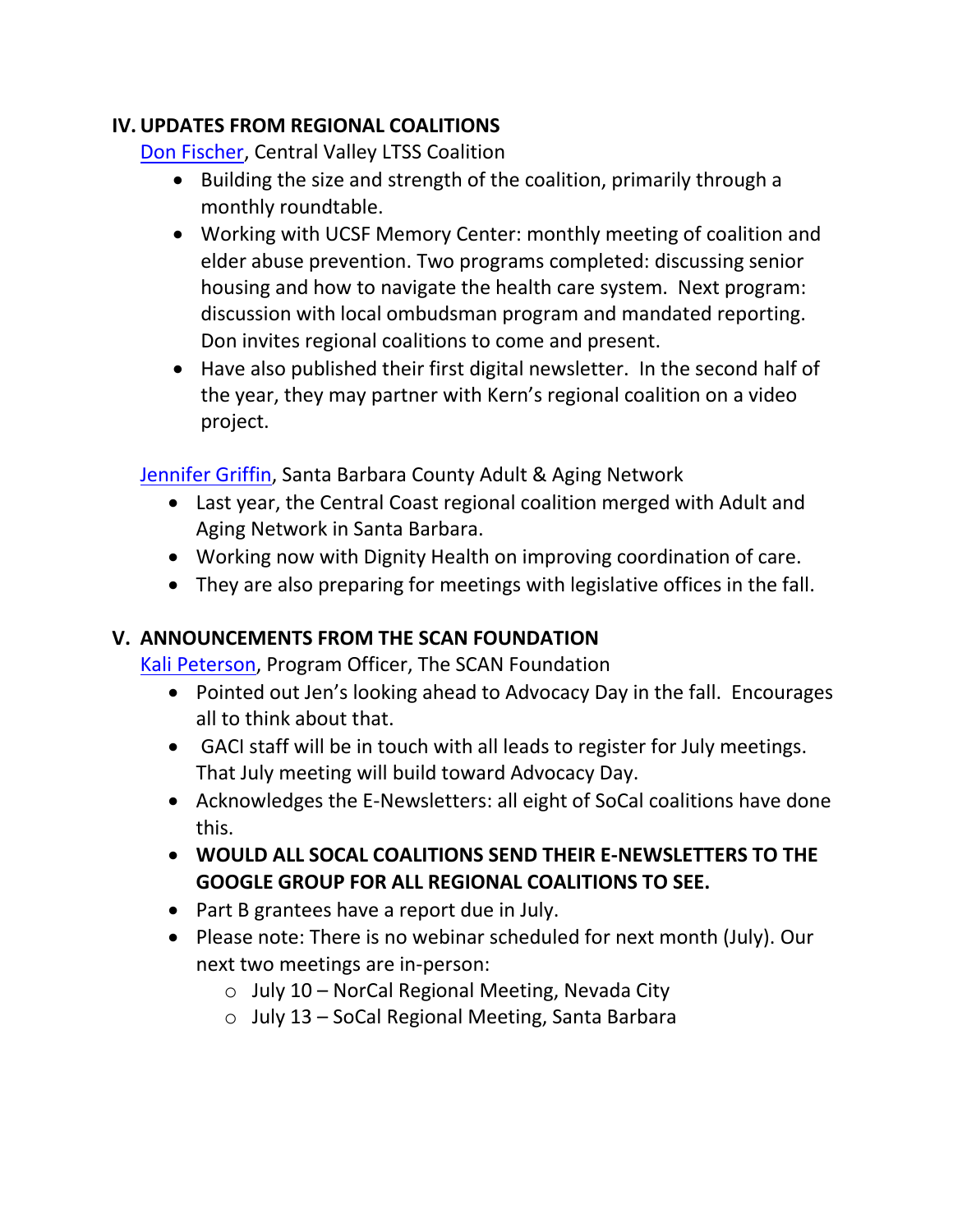#### **CALENDAR NOTES**

Webinars are scheduled for the first Thursday of each month from 9:30 – 10:30 am. Please see the [full 2017 calendar of meetings.](http://www.ccltss.org/cc-content-wp/uploads/2016/10/2017-RC-Meeting-Report-Out-Schedule-1.pdf) Password: RCLTSS2017 (case sensitive).

#### **UPCOMMING MEETING DATES**

- Thursday, June 1 Regional Coalitions Webinar
- Monday, July 10 Northern California Regional Meeting
- Thursday, July 13 Southern California Regional Meeting
- Thursday, August 3 Regional Coalitions Webinar
- Thursday, September 7 Regional Coalitions Webinar

#### **Participants (48)**

| <b>Coalition</b>                                     | Representative(s)   |
|------------------------------------------------------|---------------------|
| Aging and Disability Coalition of Lake and Mendocino | Corrina Avila       |
| Counties                                             | Kathy Johnson       |
|                                                      | Tanner Silva-Parker |
| Aging Services Collaborative of Santa Clara County   | Marilou Cristina    |
| Bay Area Senior Health Policy Coalition              | Katherine Kelly     |
| <b>Central Valley LTSS Coalition</b>                 | Don Fischer         |
|                                                      | Camille Valentine   |
| Community Living Implementation Council of Nevada    | Pam Miller          |
| County                                               |                     |
| Contra Costa Advisory Council on Aging               | Shirley Krohn       |
|                                                      | <b>Tammy Pease</b>  |
|                                                      | Debbie Toth         |
| Diversability Action Network (Chico)                 | N/A                 |
| Independent Living Workgroup of Kern County          | Linda Fuller        |
|                                                      | Lito Morillo        |
| <b>Inland Empire LTSS Coalition</b>                  | Renee Dar-Kahn      |
|                                                      | Helen Jung          |
|                                                      | Michael Knight      |
|                                                      | <b>Terry Lee</b>    |
|                                                      | Paul Van Doren      |